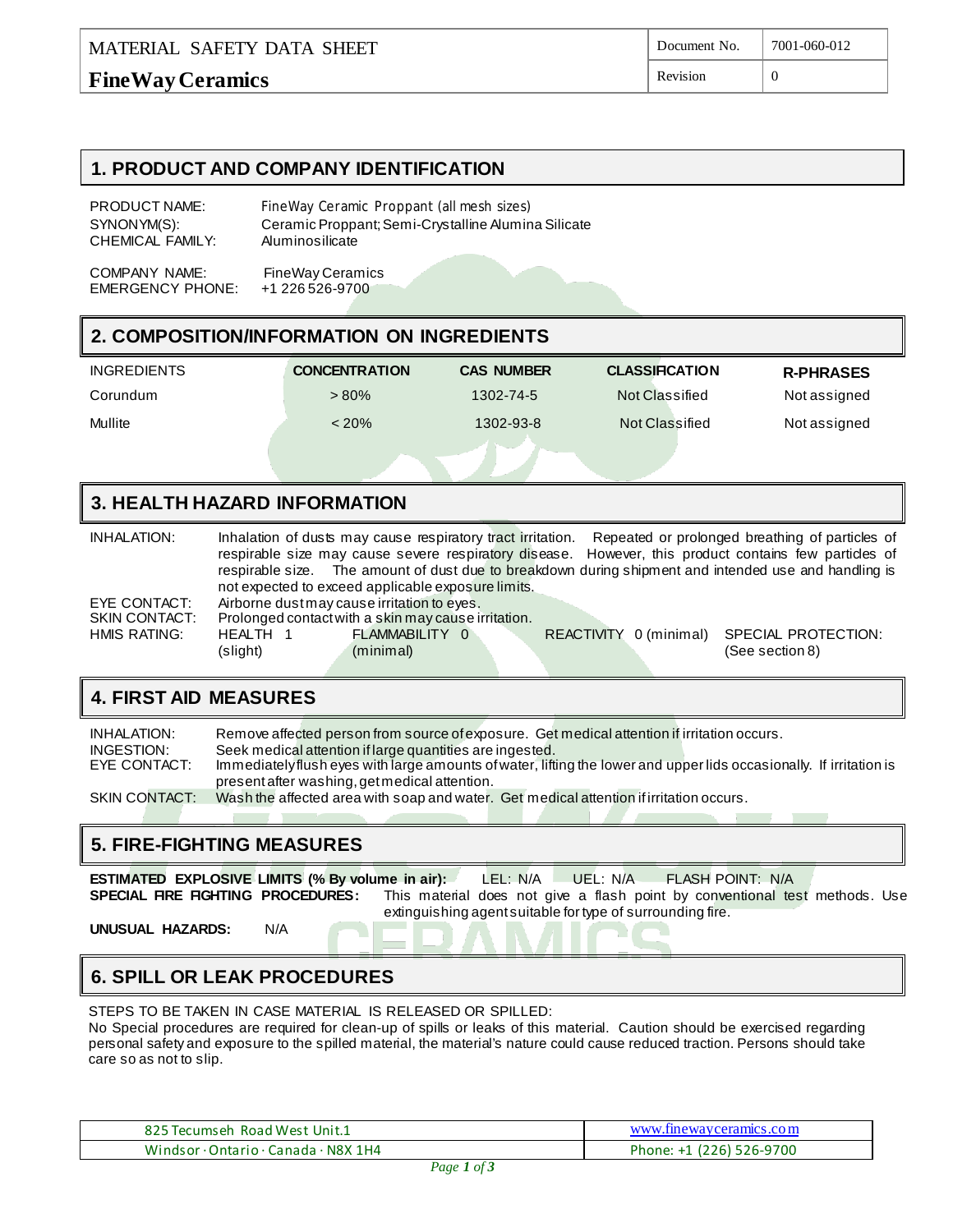# **FineWay Ceramics**

#### **7. HANDLING AND STORAGE**

HANDLING: Avoid skin and eye contact. Do not create dust. Use personal protective equipment. Refer to section 8 for personal protective equipment.

STORAGE: Store under cool dry conditions in closed container to reduce dust. Avoid high temperature and moisture to reduce tendency to create lumps.

## **8. EXPOSURE CONTROLS/PROTECTION DURING USE**

| <b>EXPOSURE LIMITS:</b>        | <b>INGREDIENTS</b>              | <b>OSHA PEL-TWA</b>                                                                                                                                                          | ACGIH-TWA TLV              |
|--------------------------------|---------------------------------|------------------------------------------------------------------------------------------------------------------------------------------------------------------------------|----------------------------|
|                                | Corundum                        | 15 mg/m <sup>3</sup> (total)                                                                                                                                                 | 10 mg/m $^3$ (total)       |
|                                |                                 | 5 mg/m <sup>3</sup> (respirable)                                                                                                                                             | 3 mg/m $^3$ (resp)         |
|                                | <b>Mullite</b>                  | 15 mg/m <sup>3</sup> (total)                                                                                                                                                 | 10 mg/m $^3$ (total)       |
|                                |                                 | 5 mg/m <sup>3</sup> (respirable)                                                                                                                                             | 3 mg/m <sup>3</sup> (resp) |
|                                | Phenol                          | 19 mg/m $3$ (total)                                                                                                                                                          | 19 mg/m $3$ (total)        |
|                                |                                 | $6$ mg/m <sup>3</sup> (respirable)                                                                                                                                           | 6 mg/m <sup>3</sup> (resp) |
| ENGINEERING CONTROL            |                                 | Exposure to this material may be controlled in a number of ways. The measures                                                                                                |                            |
| <b>MEASURES:</b>               |                                 | appropriate for a particular worksite depend on how the material is used and the                                                                                             |                            |
|                                |                                 | potential for exposure. Use of the basic principles of industrial hygiene will enable safe                                                                                   |                            |
|                                | handling of the material.       |                                                                                                                                                                              |                            |
| <b>RESPIRATORY:</b>            |                                 | An applicable NIOSH/MSHA or equivalent approved respirator, with particle filter class                                                                                       |                            |
|                                |                                 | P2, should be worn where airborne exposures may exceed OSHA/ACGIH permissible                                                                                                |                            |
|                                | air concentrations.             |                                                                                                                                                                              |                            |
| EYE PROTECTION:                |                                 | Wear safety glasses or chemical goggles to prevent eye contact. Do not wear contact<br>lenses when working with this substance unless protected under full coverage goggles. |                            |
| CLOTHING/GLOVES:               |                                 | Protective gloves optional to prevent skin abrasion from the material.                                                                                                       |                            |
| <b>WORK HYGIENE PRACTICES:</b> |                                 | Handle in accordance with good personal hygiene and safety practices.                                                                                                        |                            |
| <b>VENTILATION:</b>            |                                 | Provide sufficient (general and/or local exhaust) ventilation to maintain exposure below                                                                                     |                            |
|                                | permissible air concentrations. |                                                                                                                                                                              |                            |
|                                |                                 |                                                                                                                                                                              |                            |

# **9. PHYSICAL AND CHEMICAL PROPERTIES**

| <b>BOILING POINT:</b> | N/A                                                                    | <b>SPECIFIC GRAVITY:</b>    | $2.8 - 3.3$ (H <sub>2</sub> O=1) | pH: N/A |
|-----------------------|------------------------------------------------------------------------|-----------------------------|----------------------------------|---------|
| <b>MELTING POINT:</b> | 4000<br>εF<br>(estimated)                                              | <b>BULK DENSITY:</b>        | 90 - 105 lb/cu.ft.               |         |
| VAPOR PRESSURE:       | N/A mm Hq                                                              | % VOLATILE BY               | N/A                              |         |
|                       |                                                                        | WEIGHT:                     |                                  |         |
| <b>VAPOR DENSITY:</b> | $N/A$ $(Air=1)$                                                        | EVAPORATION RATE:           | N/A (Butyl Acetate=1)            |         |
| APPEARANCE/ODOR:      | Brown to dark green to black spheres                                   | <b>SOLUBILITY IN WATER:</b> | <b>Insoluble</b>                 |         |
|                       | with possible light sweet odor.                                        |                             |                                  |         |
|                       | VOLATILE ORGANIC COMPOUNDS (VOC): 0 lbs/gal (EPA Reference Methods 24) |                             |                                  |         |
|                       |                                                                        |                             |                                  |         |
|                       |                                                                        |                             |                                  |         |

# **10. STABILITY AND REACTIVITY**

REACTIVITY: White the Minimal STABILITY: STABILITY:

INCOMPATIBLE MATERIALS: Strong oxidizing agents, strong bases, strong acids, alkalis, calcium hypochlorite.

# **11. TOXICOLOGICAL INFORMATION**

ACUTE EFFECTS Coughing and throat irritation are early symptoms of excessive exposure. May be irritating to the respiratory system, lungs and skin. May also cause irritation to eyes.

CHRONIC EFFECTS: Chronic exposure in excess of established human exposure levels can cause severe respiratory disease.

| 825<br>Tecumseh Road West Unit.1     | www.finewayceramics.com  |
|--------------------------------------|--------------------------|
| Windsor · Ontario · Canada · N8X 1H4 | (226) 526-9700<br>Phone: |